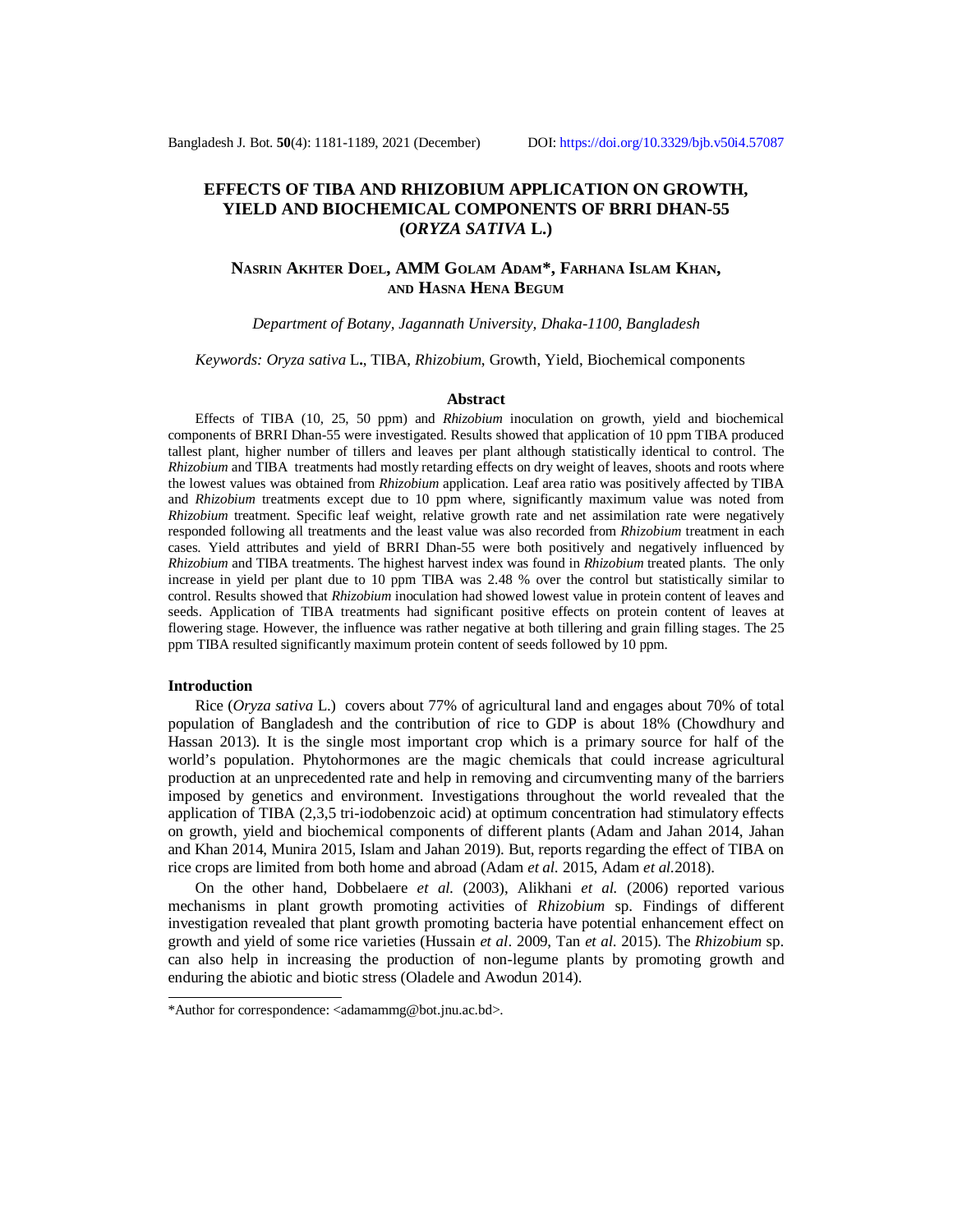In Bangladesh, very few experiments have been done with rice using *Rhizobium* inoculation (Biswas *et al*. 2000, Hussain *et al*. 2009). Therefore, an attempt was taken to evaluate the responses of TIBA *and Rhizobium* inoculation on the growth, yield and biochemical components of rice, var. BRRI Dhan-55.

#### **Materials and Methods**

A pot experiment was conducted at the botanical garden of the Department of Botany, Jagannath University, Dhaka. A high yielding transplanting popular Aush variety, BRRI Dhan-55 which was released in 2011 was used in this investigation. The experiment was laid out in RCBD with five replications for each treatment. Seeds of BRRI Dhan-55 were collected from Bangladesh Rice Research Institute (BRRI), Gazipur whereas, *Rhizobium* strain (*Rhizobium* BARI Rca 259) was collected. The experiment consisted of five treatments *viz.* control (without *Rhizobium sp*. and TIBA, seed inoculated with *Rhizobium sp*., foliar application of 10, 25 and 50 ppm TIBA. Seeds were surface sterilized with Captan 200 before sowing to avoid fungal infection and were kept in darkness for 48 hrs for germination. In case of *Rhizobium* inoculation each seed was inoculated directly with 1 ml of bacterial culture  $(10^8 \text{ CFU/ml})$  grown in nutrient broth (Aarab *et al.* 2015). After inoculation the inoculated seeds were kept for 2 hrs (Hussain *et al.* 2009). Seeds were sown in the seed bed and seedlings were transplanted to experimental pots  $(25\times30 \text{ cm})$  at 4-leaf stage at the age 25 days after sowing. Each pot was filled with 9.0 kg air dried soil. Three hills were placed in each pot, each hill containing one seedling. Cultural practices *viz.* thinning, irrigation and weeding and fertilizer application were done following Hand Book of Agricultural Technology (Chowdhury and Hassan 2013) and Fertilizer Recommendation Guide (2012) respectively. Cow dung was also mixed with soil uniformly during pot preparation. Foliar application of TIBA was done in sunny early morning at 30 days after transplanting. Growth parameters *viz.* plant height, number of tillers and leaves per plant, dry weight of leaves, shoot and root per plant, leaf area ratio, specific leaf weight, relative growth rate and net assimilation rate and all yield parameters were recorded at harvest. Whereas, Leaf area ratio, specific leaf weight, relative growth rate and net assimilation were calculated using classical growth analysis methods (Radford 1967, Gardner *et al.* 1985). Pigment and protein contents of fresh leaves were determined at three different stages *viz.* tillering, flowering and grain filling stages following standard procedures (Mckinney 1940, Lowry *et al.* 1951, von Wettstein 1957, Maclachalan and Zalik 1963). Protein content of fresh seeds was also determined after harvest. Plants were harvested at the age of 135 days. Ten plants from each treatment were harvested separately to record data on different parameters. Data were analyzed statistically (Steel *et al.* 1997) and treatment means were compared by LSD test at 5% level of significance.

### **Results and Discussion**

Results presented in Table 1 showed that application of different TIBA treatments had both stimulatory and retarding effect on plant height, number of tillers and leaves per plant in most of the cases. Here, application of 10 ppm TIBA although produced tallest plant and maximum number of leaves per plant but statistically at par with control. The present results are fairly in agreement with the findings of Islam (2014) on BRRI Dhan-44 and Munira (2015) on BARI Maize-6. In addition, application of TIBA treatments had retarding effects on plant height of chickpea (Islam and Jahan 2019) and stimulatory effect on number of branches and leaves per plant in mungbean (Adam and Jahan 2014) and chickpea (Islam and Jahan 2019). Seed treated with *Rhizobium* resulted significantly shortest plant, lowest number of tillers and leaves per plant. In chickpea, Jahan *et al.* (2018) also recorded the lowest number of primary branches per plant due to *Rhizobium* treatment although in case of height it was increased non-significantly. However,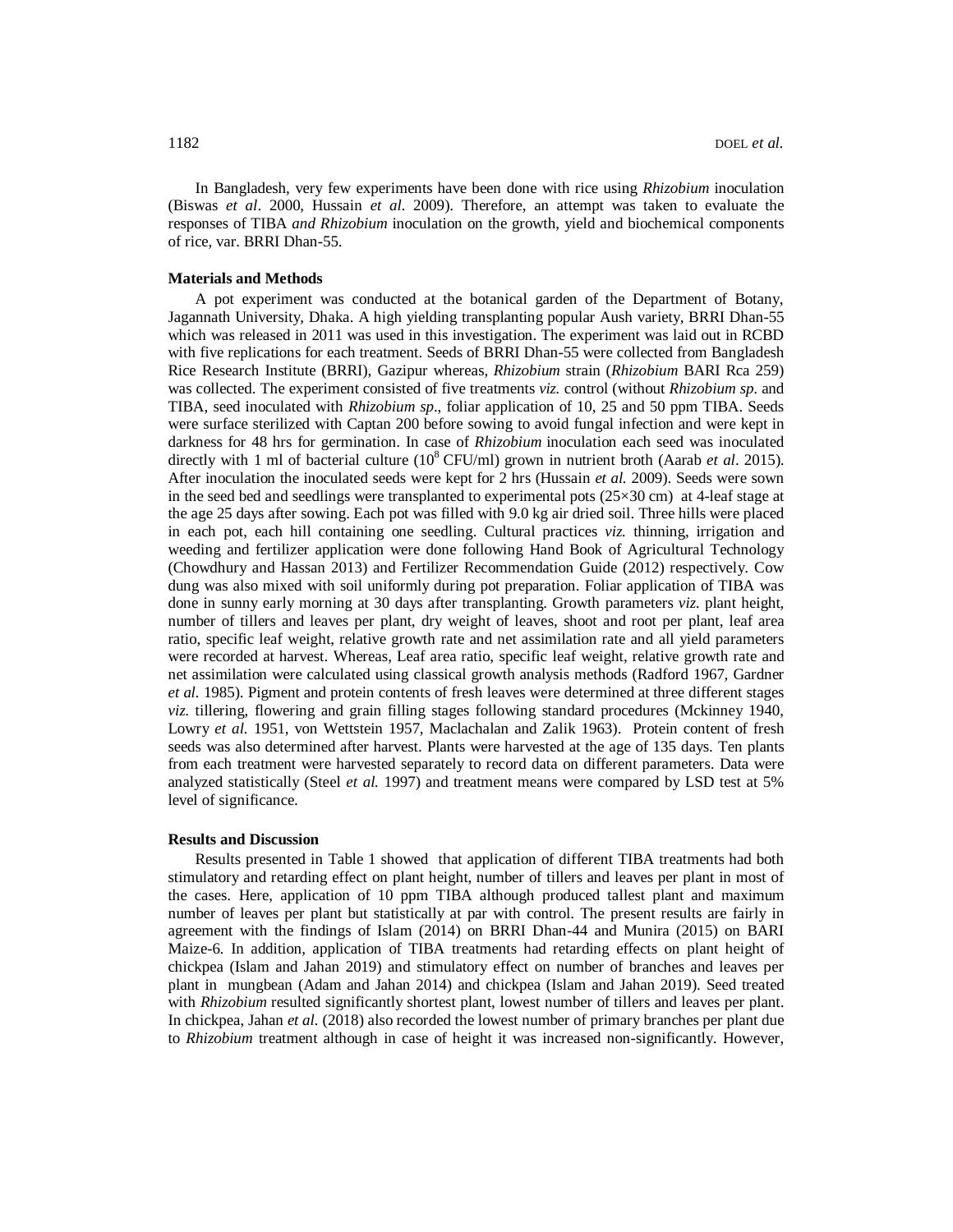results of Hoque and Haq (1994) on lentil and Togay *et al.* (2008) on chickpea reported that seed inoculated with *Rhizobium* significantly increased plant height.

Findings of this investigation indicated that dry weight of leaves and shoot decreased following TIBA and *Rhizobium* treatments but was significant due to *Rhizobium* inoculation. Increase in dry weight of root was obtained from 10 and 50 ppm TIBA treatments where, the maximum was due to 10 ppm TIBA application although statistically identical to control. Application of TIBA treatments had both increasing and decreasing effect on total dry matter per plant in BARI Mung-5 (Adam and Jahan 2014) and BARI Chola-7 (Islam and Jahan 2019). Seeds treated with *Rhizobium* also produced significantly lowest dry weight of root. This results are in agreement with the findings of Jahan *et al.* (2018) where they obtained lowest dry weight of shoot and root of chickpea from *Rhizobium* treatment. However, results of Ogutcu *et al.* (2010) had revealed that bacterial inoculations significantly increased dry weight of root in chickpea.

Leaf area ratio of BRRI Dhan-55 were recorded significantly higher due to all treatments and the maximum was noted from *Rhizobium* treated plants. Application of TIBA treatments produced higher LAR at 10 days after spray and then decreased gradually in BRRI Dhan-44 (Adam *et al*. 2015). Specific leaf weight of BRRI Dhan-55 was found to reduced following all treatments and was significant due to *Rhizobium* inoculation. Findings indicated that different concentrations of TIBA and *Rhizobium* inoculation had not produced any better results in relative growth rate (RGR) and net assimilation rate (NAR) of BRRI Dhan-55 and the minimum was observed from *Rhizobium* treated plants. Adam *et al*. (2015) recorded both stimulating and retarding effects of TIBA on SLW, RGR and NAR of BRRI Dhan-44 at different days after spray. The probable reason of decreasing RGR could be attributed to shading of lower leaves by upper leaves (Thorne 1961).

Application of TIBA and *Rhizobium* inoculum showed mostly retarding effects on yield attributes and yield of BRRI dhan-55 but with non-significant variations (Table 2). The maximum number of effective tillers per plant (15.10) was recorded from 10 ppm TIBA treatments although statistically at par to control and 50 ppm treatments. The only increase in number of non-effective tillers per plant was obtained from 50 ppm TIBA treatment but not significantly different from control and 10 ppm TIBA treatments. However, *Rhizobium* treated plants produced significantly lowest value in both the number of effective and non-effective tillers per plant. Results of this experiment is more or less similar to the findings of Adam *et al.* (2018) where, TIBA treatments had non-significant response on the number of effective and non-effective tillers per plant in BRRI Dhan-44. Outcome of Biswas *et al*. (2000) have showed increased number of panicles per plant of rice due to inoculation of rice seeds with *Rhizobium* sp. which is not in consistence with the findings of the present work.

Results revealed that length and dry weight of panicles per plant reduced following all treatments except 10 ppm TIBA and decrease was significant due to *Rhizobium* treatment only. Number of grains per plant was negatively influenced due to all treatments where all the treatments produced statistically identical value to control. Increase in % of filled grains per panicle was noted from 50 ppm TIBA only and was significantly higher than all other treatments. Results obtained in case of length of panicles, dry weight of panicles, number of grains per panicle and % of filled grain per panicle are in contrary with the findings of Adam *et al.* (2018) in BRRI Dhan-44. Findings in case of number of grains per plant are moderately in agreement with the outcome of Islam and Jahan (2019) in BARI Chola-7.

The highest per cent 38.47% of un-filled grains per panicle was found in *Rhizobium* treated plants followed by 10 and 25 ppm TIBA treatments respectively. However, plants of 50 ppm TIBA had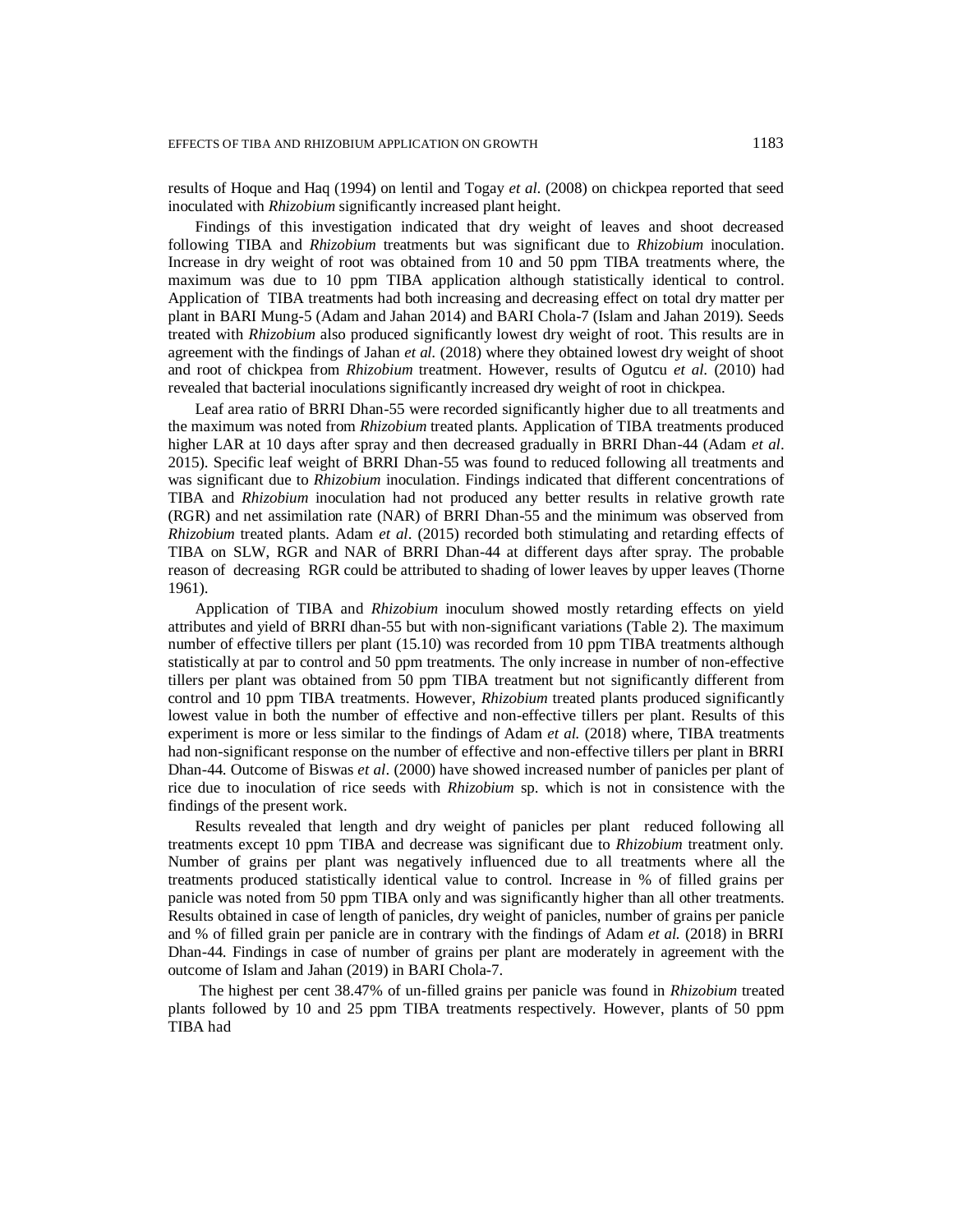| growth rate<br>(g/g/day)<br>$0.12$ ab<br>weight<br>(g/cm <sup>2</sup> )<br>0.08 <sub>b</sub><br>0.18a<br>0.17a<br>0.15a<br>13.96 | $\left(\text{cm}^2/\text{g}\right)$<br>2.85a<br>1.04c<br>1.05c<br>1.28b<br>1.29 <sub>b</sub><br>50.60<br>ratio | 15.50a<br>15.40a<br>11.17 a<br>14.51a<br>of root<br>2.16 <sub>b</sub><br>16.63<br>$\left( \mathbf{g}\right)$ | Dry weight<br>38.11 ab<br>$23.03$ bc<br>of shoot<br>44.22 a<br>35.99a<br>8.19c<br>15.21<br>$\circledB$ | weight of<br>leaves (g)<br>12.21a<br>12.43a<br>12.22a<br>2.56 <sub>b</sub><br>8.99 a<br>11.75<br>Dry | of leaves<br>103.80a<br>111.10a<br>per plant<br>Number<br>18.90 b<br>86.90 a<br>94.90 a<br>25.53 | Number<br>of tillers<br>per plant<br>15.70a<br>12.20 <sub>b</sub><br>16.20a<br>16.30a<br>3.10c<br>18.54 | 128.06 a<br>106.99 b<br>128.61 a<br>121.00 a<br>50 <sub>a</sub><br>Height<br>13.82<br>(cm)<br>128. |
|----------------------------------------------------------------------------------------------------------------------------------|----------------------------------------------------------------------------------------------------------------|--------------------------------------------------------------------------------------------------------------|--------------------------------------------------------------------------------------------------------|------------------------------------------------------------------------------------------------------|--------------------------------------------------------------------------------------------------|---------------------------------------------------------------------------------------------------------|----------------------------------------------------------------------------------------------------|
| 0.06                                                                                                                             | 0.129                                                                                                          | 6.47                                                                                                         | 16.88                                                                                                  | 3.62                                                                                                 | 33.66                                                                                            | 3.36                                                                                                    | .25                                                                                                |
|                                                                                                                                  |                                                                                                                |                                                                                                              |                                                                                                        |                                                                                                      |                                                                                                  |                                                                                                         |                                                                                                    |
|                                                                                                                                  |                                                                                                                |                                                                                                              |                                                                                                        |                                                                                                      |                                                                                                  |                                                                                                         |                                                                                                    |
|                                                                                                                                  |                                                                                                                |                                                                                                              |                                                                                                        |                                                                                                      |                                                                                                  |                                                                                                         |                                                                                                    |
|                                                                                                                                  |                                                                                                                |                                                                                                              |                                                                                                        |                                                                                                      |                                                                                                  |                                                                                                         |                                                                                                    |
|                                                                                                                                  |                                                                                                                |                                                                                                              |                                                                                                        |                                                                                                      |                                                                                                  |                                                                                                         |                                                                                                    |
|                                                                                                                                  |                                                                                                                |                                                                                                              |                                                                                                        |                                                                                                      |                                                                                                  |                                                                                                         |                                                                                                    |
|                                                                                                                                  |                                                                                                                |                                                                                                              |                                                                                                        |                                                                                                      |                                                                                                  |                                                                                                         |                                                                                                    |
|                                                                                                                                  | Relative                                                                                                       | Specific leaf                                                                                                | Dry weight Leaf area                                                                                   |                                                                                                      |                                                                                                  |                                                                                                         |                                                                                                    |

| ֚֚֚֬   |
|--------|
|        |
| ו<br>ו |
|        |
|        |
|        |
|        |
|        |
| l      |
|        |
| i<br>İ |
| J      |
|        |
|        |
|        |
|        |
|        |
|        |
| I      |
|        |
|        |
| I      |
|        |
|        |
|        |
|        |
|        |
| I      |
|        |

DOEL *et al.*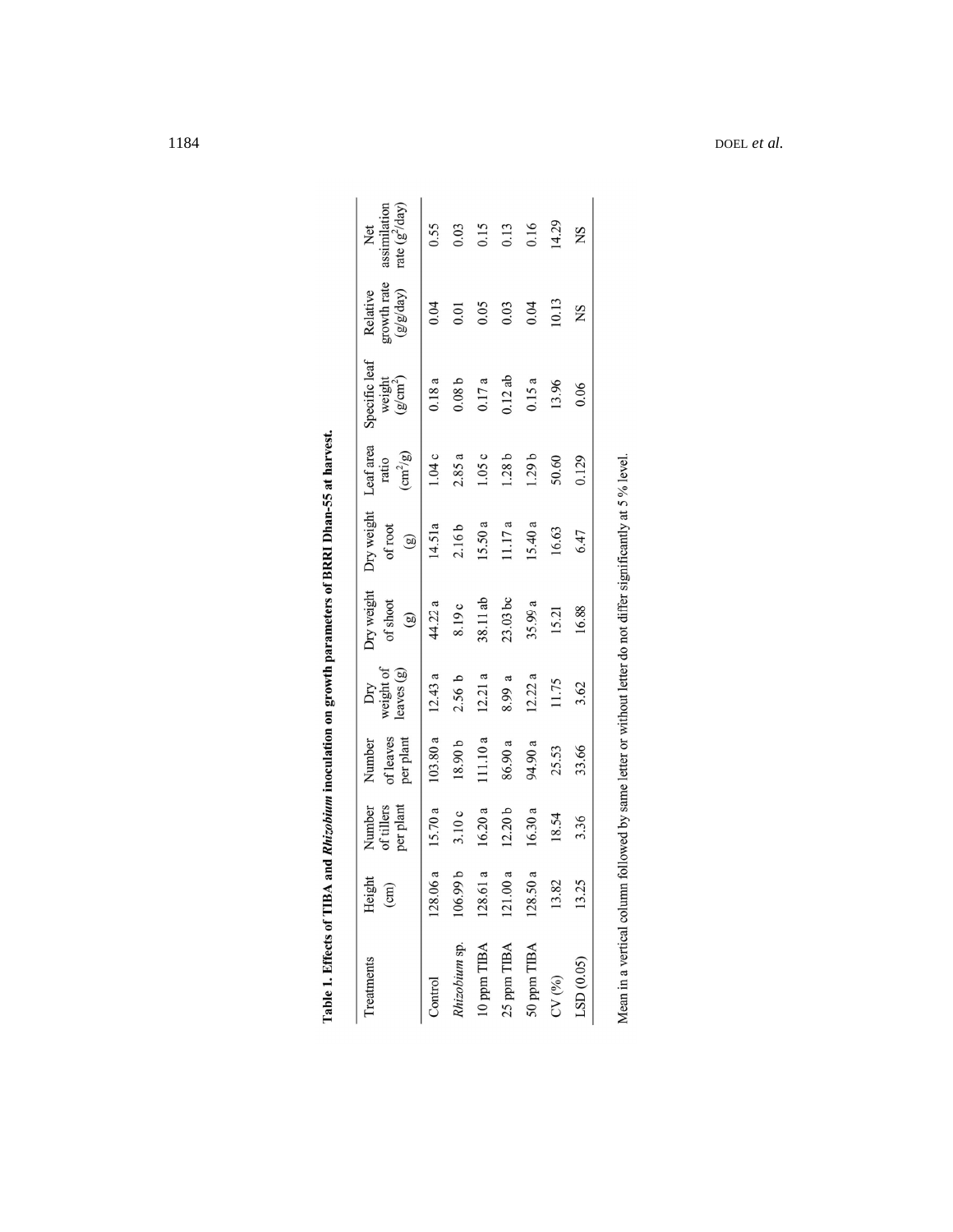| Treatments                  | tillers/plant<br>effective<br>No. of | non-effective<br>tillers/plant<br>No. of                                            | Length of<br>panicle<br>(cm) | Dry weight<br>of panicle/<br>plant (g) | panicle<br>grains/<br>No. of | filled<br>grains<br>% of | unfilled<br>grains<br>% of | $000$ -seed<br>weight<br>$\circledg$ | Yield<br>plant<br>$\circledS$ | Harvest<br>index<br>(%) |
|-----------------------------|--------------------------------------|-------------------------------------------------------------------------------------|------------------------------|----------------------------------------|------------------------------|--------------------------|----------------------------|--------------------------------------|-------------------------------|-------------------------|
| Control                     | 14.50ab                              | 1.20ab                                                                              | 24.43a                       | 44.09a                                 | 135.57                       | 76.42b                   | 23.58c                     | 22.93bc                              | 698.60a                       | 36.28b                  |
| hizobium sp.                | 3.10c                                | 0.00c                                                                               | 23.27b                       | 12.75b                                 | 121.16                       | 61.53b                   | 38.47a                     | 28.04a                               | 33.93c                        | 46.90a                  |
| 10 ppm TIBA                 | 15.10a                               | 1.10ab                                                                              | 24.45a                       | 44.14a                                 | 127.04                       | 65.15b                   | 34.86ab                    | 24.11b                               | 715.90a                       | 38.39a                  |
| 25 ppm TIBA                 | 1.30 <sub>b</sub>                    | 0.90 <sub>b</sub>                                                                   | 24.42a                       | 36.48a                                 | 135.54                       | 71.59b                   | 28.41bc                    | 24.59b                               | 404.86b                       | 37.68a                  |
| 50 ppm TIBA                 | 14.90ab                              | 1.40a                                                                               | 24.11ab                      | 42.02a                                 | 126.17                       | 86.19a                   | 13.81d                     | 21.20c                               | 557.57ab                      | 38.61a                  |
| CV(%)                       | 6.69                                 | 12.84                                                                               | 4.02                         | 4.29                                   | 14.11                        | 14.24                    | 6.93                       | 11.86                                | 7.86                          | 22.57                   |
| LSD(0.05)                   | 3.73                                 | 0.4                                                                                 | 1.08                         | 10.46                                  | ΧŊ                           | 6.91                     | <b>6.91</b>                | 2.21                                 | 293.70                        | 9.23                    |
| Mean in a vertical column f |                                      | followed by same letter or without letter do not differ significantly at 5 % level. |                              |                                        |                              |                          |                            |                                      |                               |                         |

| J                 |
|-------------------|
| ı                 |
|                   |
|                   |
|                   |
|                   |
|                   |
|                   |
|                   |
|                   |
|                   |
|                   |
|                   |
|                   |
|                   |
|                   |
|                   |
|                   |
|                   |
|                   |
| l                 |
|                   |
| $\sim$ 444 $\sim$ |
|                   |

Table 2. Effects of TIBA and Rhizobium inoculation on yield attributes and yield of BRRI Dhan-55 at harvest.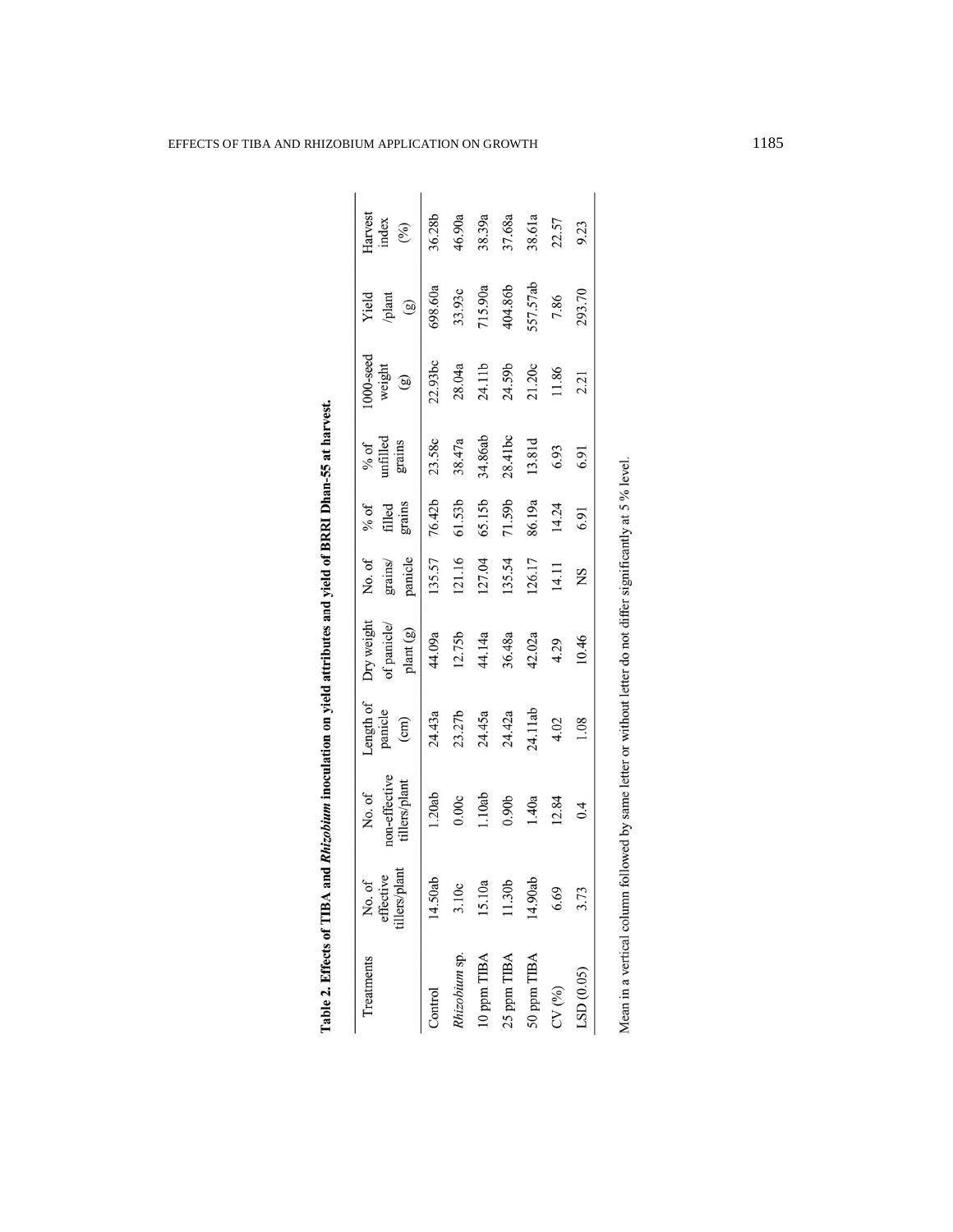|                      |          | Tillering stage   |             |                   | Flowering stage |                                                                                                               |                   | Grain filling stage |             |
|----------------------|----------|-------------------|-------------|-------------------|-----------------|---------------------------------------------------------------------------------------------------------------|-------------------|---------------------|-------------|
|                      | a<br>CH. | Chl.b             | Carotenoids | Chl. a            | Chl. b          | Carotenoids                                                                                                   | Chl. a            | Chl. b              | Carotenoids |
|                      |          |                   |             |                   | (mg/g)          |                                                                                                               |                   |                     |             |
| Control              | 1.06b    | 0.46 <sub>b</sub> | 7.58        | 1.44a             | 0.87a           | 10.72                                                                                                         | 0.16a             | 0.47a               | 2.52b       |
| Rhizobium sp. 1.29 b |          | 0.50 <sub>b</sub> | 7.48        | 0.62 <sub>b</sub> | 0.43b           | 8.94                                                                                                          | 0.08 <sub>b</sub> | 0.10c               | 5.33 a      |
| 10 ppm TIBA 1.81 a   |          | 0.80a             | 8.55        | 0.44b             | 0.82a           | 10.07                                                                                                         | 0.08 <sub>b</sub> | 0.10c               | 3.23a       |
| 25 ppm TIBA 0.41 c   |          | 0.51b             | 9.05        | 0.53b             | 0.98ab          | 9.66                                                                                                          | 0.19a             | 0.25 b              | 5.84 a      |
| 50 ppm TIBA          | 0.29c    | 0.33b             | 8.56        | 0.61b             | 1.07a           | 10.58                                                                                                         | 0.16a             | 0.15bc              | 4.94 a      |
| CV(%)                | 16.23    | 16.49             | 13.03       | 16.25             | 13.84           | 11.74                                                                                                         | 12.57             | 7.32                | 14.22       |
| LSD (0.05)           | 0.33     | 0.23              | SN          | 0.20              | 0.59            | SN                                                                                                            | 0.07              | 0.10                | 1.31        |
|                      |          |                   |             |                   |                 | Mean in a vertical column followed by same letter or without letter do not differ significantly at 5 % level. |                   |                     |             |

| i<br>$\overline{1}$          |
|------------------------------|
|                              |
|                              |
| $\ddot{\phantom{a}}$<br>֚֚֚֬ |
| ֚֚֚֬                         |
|                              |
| ĺ<br>l                       |
|                              |
|                              |
|                              |
|                              |
|                              |
| $\overline{a}$               |
|                              |
| $\overline{a}$<br>I          |

1186 DOEL *et al.*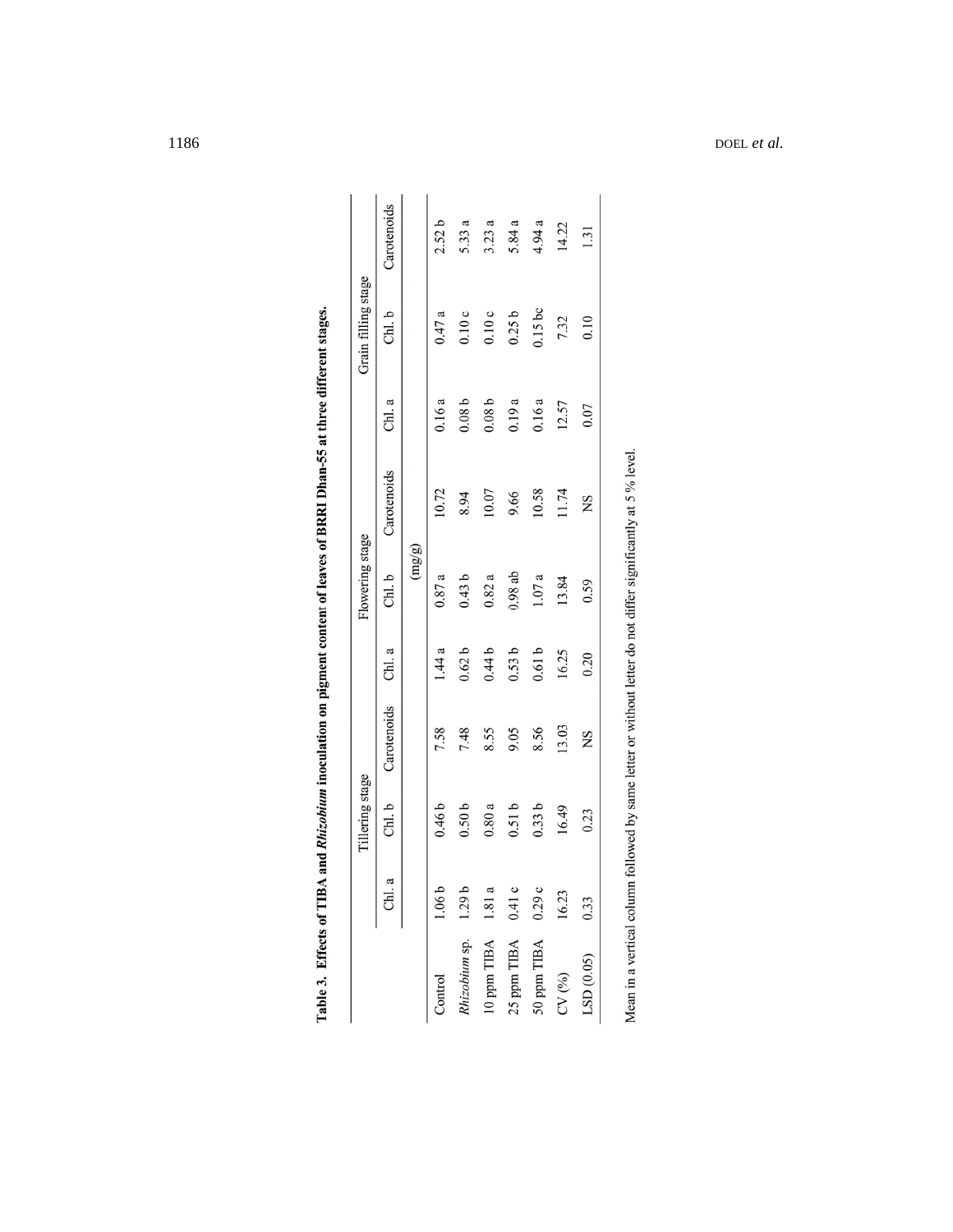produced significantly lowest % of un-filled grains per panicle. Application of TIBA treatments had both inducing and retarding responses on % of un-filled grains per panicle but with nonsignificant variations (Adam *et al.* 2018). Oladele and Awodun (2014) reported that inoculation of seeds by *Rhizobium* sp. produced longest panicle, maximum number of grains and un-filled grains per panicle in rice plants which is partially in agreement to the findings of present investigation.

Findings presented in Table 2 indicated that *Rhizobium* treated plants resulted significantly maximum 1000-seed weight whereas, application of 10 and 25 ppm although produced significantly higher 1000-seed weight than 50 ppm TIBA but statistically similar to control. Outcome of Hussain *et al.* (2009) revealed that *Rhizobium* sp. had produced significantly higher 1000-grain weight of rice than control treatment. By applying TIBA, similar results of increase in 100-seed weight of BARI Chola-7 was noted by Islam and Jahan (2019). Yield per plant of BRRI Dhan-55 was slightly increased following 10 ppm TIBA treatment although statistically identical to control and 50 ppm TIBA applications. Increase in yield per plant of BRRI Dhan-55 due to 10 ppm TIBA was 2.48% over the control. Results also showed that *Rhizobium* treated plants produced significantly lowest amount of yield. Foliar application of TIBA had resulted significantly higher yield per plant in BRRI Dhan-44 (Adam *et al.* 2018). However, Islam and Jahan (2019) recorded significantly higher yield per plant due to 10 and 20 ppm TIBA treatment but concentrations above 20 ppm decreased yield non-significantly.

Significantly higher harvest index were recorded following all treatments where the maximum was obtained from *Rhizobium* treated plants followed by 50, 10 and 25 ppm TIBA respectively. Previous investigations revealed that TIBA treatments resulted higher harvest index in various crops but with similar statistical values (Adam *et al.* 2018, Islam and Jahan 2019). The most probable reason for obtaining maximum harvest index in *Rhizobium* treated plants might be due to the production of higher 1000-seed weight which ultimately increased economic yield.

Pigment contents of leaves decreased with few exceptions due to application of TIBA and *Rhizobium* inoculum (Table 3). Significantly higher chl. a and chl. b was noted from 25 ppm TIBA at tillering stage whereas, at grain filling stage, all treatments produced significantly higher carotenoids content than control. Results also revealed that the effect of magnitude of TIBA were different depending on the concentration and stage of plant growth. Findings on pigment content of leaves are in accord with the results of Munira (2015) in maize and Adam *et al.* (2018) in rice where, they have observed that pigment content of TIBA treated plants may increase or decrease depending on the concentrations used and also on the plant.

| Treatments    |                 | Protein content of leaves $(mg/g)$ |                     | Protein content of seeds<br>(mg/g) |
|---------------|-----------------|------------------------------------|---------------------|------------------------------------|
|               | Tillering stage | Flowering stage                    | Grain filling stage | At harvest                         |
| Control       | 465.63a         | 18.88 b                            | 28.56a              | 10.18c                             |
| Rhizobium sp. | 225.00c         | 12.94c                             | 15.65 $c$           | 5.05d                              |
| 10 ppm TIBA   | 311.00 bc       | 27.63a                             | $24.04$ ab          | 13.00 <sub>b</sub>                 |
| 25 ppm TIBA   | 315.88 b        | 25.88 a                            | $22.83$ abc         | 18.25a                             |
| 50 ppm TIBA   | 379.75 ab       | 21.40 <sub>b</sub>                 | 17.08 <sub>b</sub>  | 5.11 d                             |
| CV(%)         | 25.78           | 26.34                              | 26.72               | 8.11                               |
| LSD(0.05)     | 86.22           | 4.26                               | 7.51                | 1.84                               |

**Table 4. Effects of TIBA and** *Rhizobium* **inoculation on protein content of leaves and seeds of BRRI Dhan-55 at different stages.**

Mean in a vertical column followed by same letter or without letter do not differ significantly at 5 % level.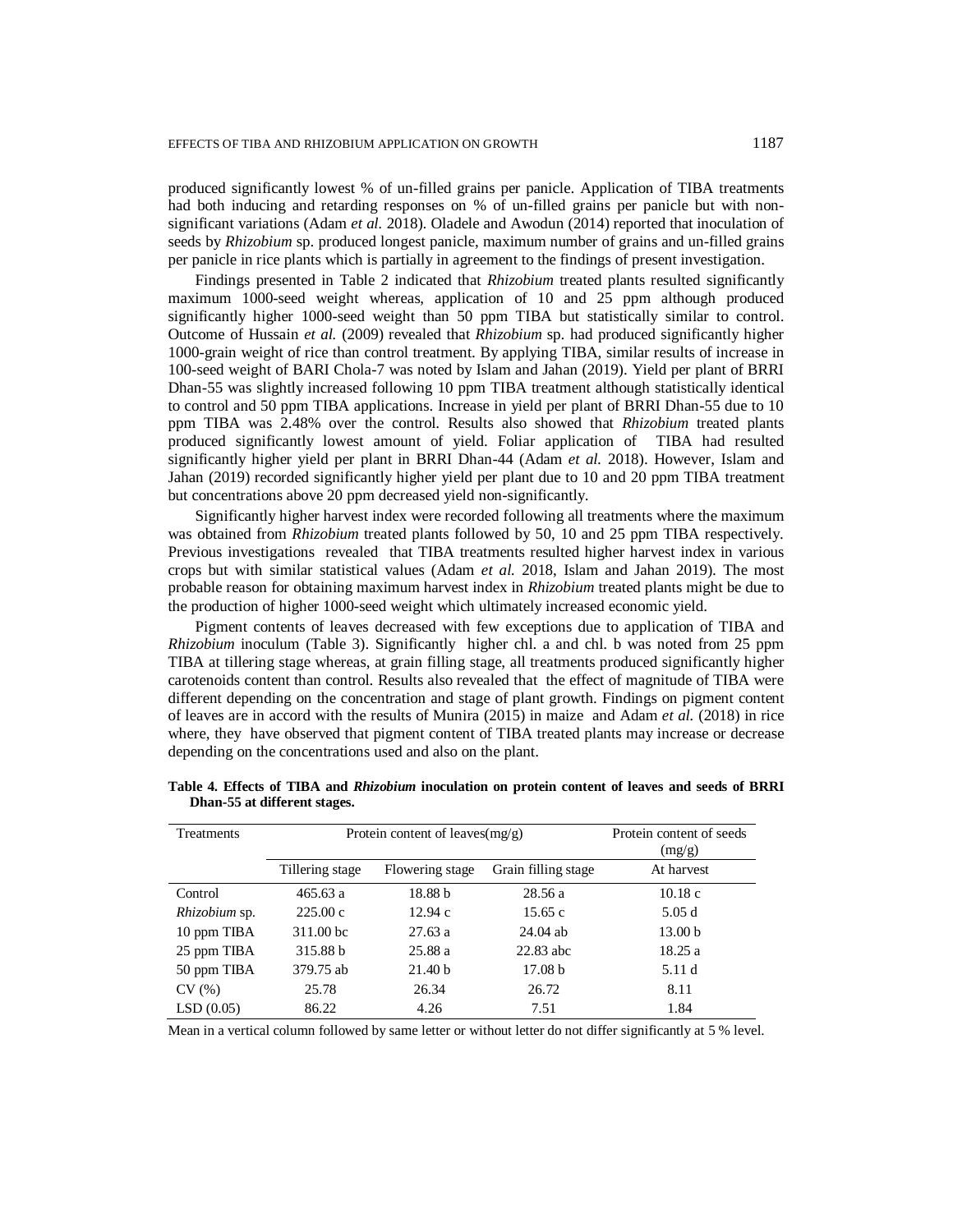Results presented in Table 4 showed that TIBA treatments had significant positive effects on protein content of leaves at flowering stage. However, the influence was rather negative at both tillering and grain filling stages. Foliar application of TIBA had affirmative response on protein content of leaves at tillering stage and negative effects at flowering and grain filling stages (Adam *et al.* 2018). Results also showed that at harvest, significantly highest protein content of seeds  $(18.25 \text{ mg/g})$  was obtained from 25 ppm followed by 10 ppm TIBA treatment  $(13.00 \text{ mg/g})$ . The least protein content of seeds (5.05 mg/g) was observed from *Rhizobium* treated plants which was statistically identical to 50 ppm TIBA but significantly lower than rest of the treatments. The present findings are also in agreement with the findings of Munira (2015).

### **References**

- Aarab S, Ollero FJ, Megias M, Laglaovi A, Bakkali M and Arakrak A 2015. Isolation and screening of inorganic phosphate solubilizing *Pseudomonas* strains from rice rhizosphere soil from North Western Morocco. American J. Res. Commun. **3(**4): 29-39.
- Adam AMMG and Jahan N 2014. Growth and yield of BARI Mung-5 (*Vigna radiata* L. Wilczek) following TIBA application. Dhaka Univ. J. Biol. Sci. **23**(2): 179-185.
- Adam AMMG, Islam R and Begum HH 2018. Yield and biochemical attributes of BRRI dhan-44 (*Oryza sativa* L.) as affected byTIBA application. J. Asiat. Soc. Bangladesh Sci. **44**(2): 117-125.
- Adam AMMG, Islam R, Begum HH and Naher MK 2015. Growth analysis of BRRI dhan-44 (*Oryza sativa*  L.) following 2,3,5-Triiodobenzoic (TIBA) acid application. J. Asiat. Soc. Bangladesh Sci. **41**(1): 67-74.
- Alikhani HA, Saleh-Rastin N and Antoun H 2006. Phosphate solubilization activity of rhizobia native to Iranian soils. Plant Soil. **287**: 35-41.
- Biswas JC, Ladha JK, Dazzo FB, Yanni YG and Rolfe BG 2000. Rhizobia inoculation influences seedling vigor and yield of rice. Agronomy J. **92**: 880-886.
- Chowdhury MAH and Hassan MS 2013. Hand Book of Agricultural Technology. Bangladesh Agricultural Technology. Bangladesh Agricultural Research Council, Farmgate, Dhaka. 230pp.
- Dobbelaere S, Vanderleyden J and Okon Y 2003. Plant growth promoting effects of diazotrophs in the rhizosphere. Plant Soil. **22**: 107-149.
- Fertilizer Recommendation Guide 2012. Bangladesh Agricultural Research Council, Farmgate, Dhaka-1215. 274pp.
- Gardner FP, Pearce RB and Mitchell RL 1985. Physiology of crop plants. Iowa State University press Ames. p.164-186.
- Hoque MM and Haq MF 1994. Rhizobial inoculation and fertilization of lentil in Bangladesh. Lens Newsletter. **21**: 29–30.
- Hussain MB, Mehboob I, Zahir ZA, Naveed M and Azhar HN 2009. Potential of *Rhizobium* spp. for improving growth & yield of rice (*Oryza sativa* L.). Soil Environ. **28**: 49-55.
- Islam and Jahan 2019. Growth and yield responses of chickpea var. BARI Chola-7 following application of TIBA. Bangladesh J. Bot. **48**(3): 603-608.
- Islam R 2014. Physiological, biochemical and yield responses of BRRI dhan-44 (*Oryza sativa* L.) following 2,3,5-Triiodo benzoic acid (TIBA) application. M.Sc. Thesis, Department of Botany, Jagannath University, Dhaka. 108pp.
- Jahan N and Khan S 2014. Effect of TIBA on growth, yield and yield component of soybean. J. Asiat. Soc. Bangladesh Sci. **40**(1): 89-96.
- Jahan T, Khan FI and Adam AMMG 2018. Growth, yield and biochemical responses of BARI Chhola-9 (*Cicer arietinum* L.) to GA3 and *Rhizobium* application. Bangladesh J. Bot. **47**(4): 839-846.
- Lowry OH, Rosebrough NJ, Farr AL and Randall RJ 1951. Protein measurement with folin phenol reagent. J. Boil. Chem. **193**: 265-275.
- Maclachalan S and Zalik S 1963. Plastid structure, chlorophyll concentration and free amino acid composition of a chlorophyll mutant of barley. Can. J. Bot. **41**: 1053-1062.